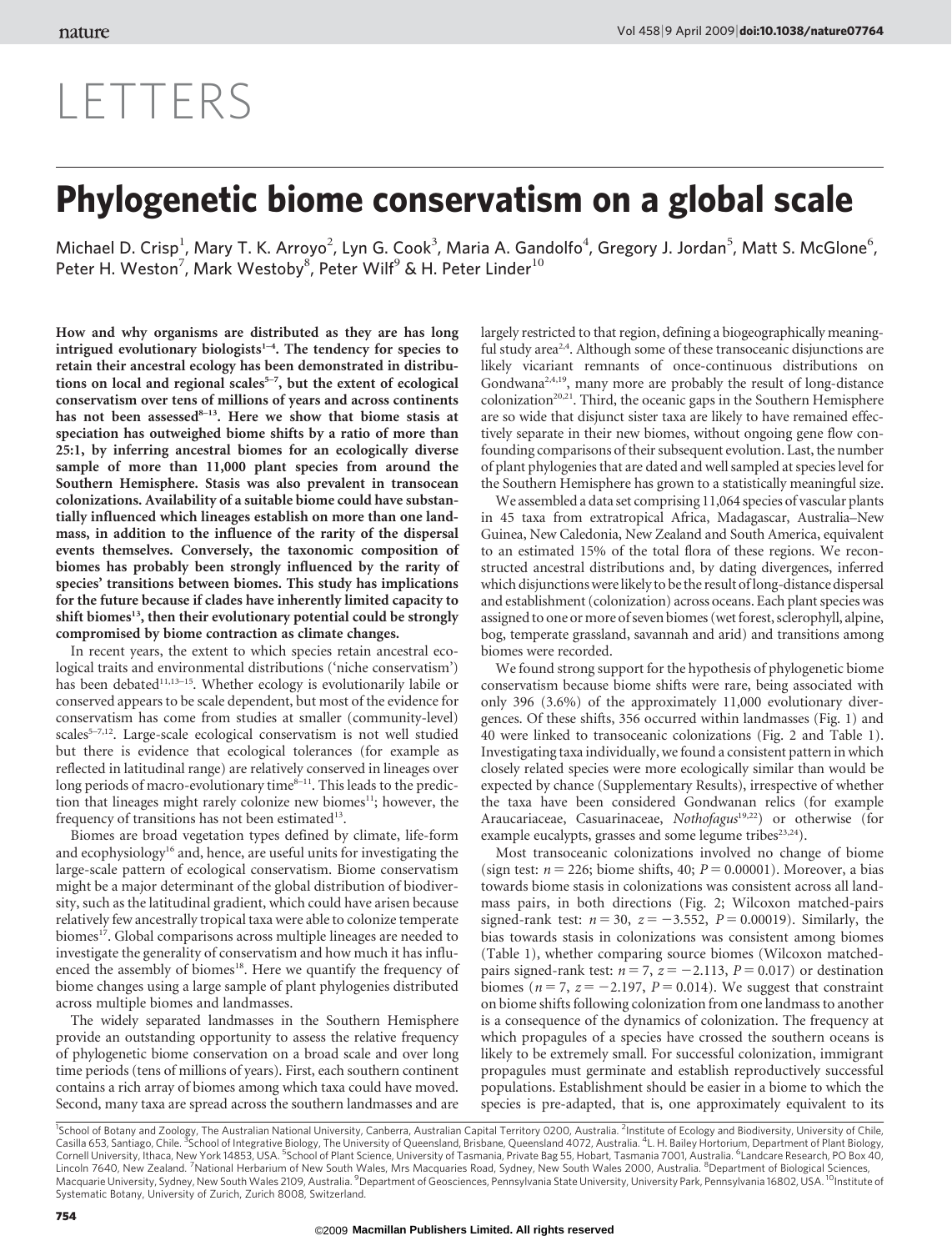

Figure 1 | Biome shifts within landmasses. Shifts occurred with only 356 of 10,800 speciation events within landmasses. Number of species sampled within each biome is proportional to the area of each circle: sclerophyll, 7,250; arid, 1,683; wet forest, 1,005; temperate grassland, 504; savannah, 242; montane, 186; bog, 84. Arrow thickness is proportional to the number of transitions in each direction, ranging from 6 to 95 events; dashed lines indicate 1–5 events and lack of an arrow indicates that there was no event.

source biome<sup>25</sup>. An interesting parallel is the niche conservatism observed in many invasive species that are introduced by humans and usually establish in the same biomes as in their regions of origin<sup>26,27</sup>.



Figure 2 <sup>|</sup> Biome conservatism in transoceanic plant colonizations around the Southern Hemisphere. Proportion of colonizations into the same (blue) or a different (red) biome are shown along each arrow. Arrow thickness is proportional to the number of colonizations, ranging from 4 to 107 events; dashed lines indicate fewer than 4 events. Four ambiguous colonizations are not shown.

Table 1 <sup>|</sup> Biome transitions coincident with transoceanic colonizations

| Destination |      |      |      | Source |                              |    |                       |      |
|-------------|------|------|------|--------|------------------------------|----|-----------------------|------|
|             | Arid | Bog  |      |        | Forest Grassland Sclerophyll |    | Alpine Savannah Total |      |
| Arid        | 2    |      |      |        |                              |    |                       |      |
| Bog         |      | 13.3 |      |        | 3.3                          |    |                       | 3.3  |
| Forest      |      |      | 50.8 |        | 10                           |    |                       | 10   |
| Grassland   |      |      |      | 21.7   | 5.3                          |    |                       | 6.3  |
| Sclerophyll | 1    | 0.3  | 3.5  | 2.7    | 87                           |    | 1                     | 8.5  |
| Alpine      |      |      | 1    | 2      | 7                            | 12 |                       | 10   |
| Savannah    |      |      |      |        | 0.5                          |    |                       | 1.5  |
| Total       |      | 0.3  | 5.5  | 47     | 26.1                         |    |                       | 39.6 |

The number of biome transitions is shown for each biome in terms of source (columns) and sink (rows). Bold numbers along the diagonal show colonizations with no change of biome. Totals are for transitions only, that is, excluding values along the diagonal. Non-integer values result from fractional weighting of ambiguous reconstructions. For clarity, zeroes are left blank.

The frequency of transitions between biomes within continents varied markedly among biome pairs (Fig. 1). This variation is consistent with biome conservatism, given that biomes differ in their ecological similarity. For example, the sclerophyll and arid biomes in both Australia and Africa are characterized by extensive areas of oligotrophic soils and differ mainly in degree of moisture deficit<sup>28</sup>. We recorded more transitions between sclerophyll and arid biomes than between any other pair, even after correcting for differential species richness of biomes (Supplementary Tables 1 and 2). Conversely, there were no transitions between strongly contrasting biome pairs, such as arid and bog, savannah and bog, and savannah and alpine (Fig. 2).

There has been directional bias in transitions among biomes, with the sclerophyll biome being a net source and the arid, alpine and grassland biomes being net sinks (Fig. 1 and Supplementary Tables 1 and 2). Consistent with this, the arid, alpine and grassland biomes expanded considerably during the last 25 Myr, whereas the forest and sclerophyll biomes were predominant in older fossil floras<sup>3,16,22,23</sup>. The most frequent destination of transitions was the arid biome, which expanded mainly after 15 Myr ago<sup>3,16,22</sup>. Nearly all of the dated shifts into the arid biome occurred after this time.

From our broad sample of taxa across continents and biomes of the temperate Southern Hemisphere, we can confidently conclude that phylogenetic biome conservatism has been prevalent during the radiation of plant lineages, both within continents and in transoceanic colonizations. The great majority of pairs of sister species  $(>\!\!>$ 96%) occurred in the same biome as their most recent shared ancestor. Such conservatism is probably accepted in the popular imagination for iconic Gondwanan plants such as Araucariaceae, Casuarinaceae and Nothofagus, but we have found it also characterized clades within the eucalypts, grasses and legumes that have diversified greatly during the last 20Myr. Their evolutionary success might have resulted not from adaptation to new biomes but from expansion of their biome as climate changed. Thus, our results have implications for the better understanding of biological invasions and the survival of species under global climate change.

### METHODS SUMMARY

A large data set was assembled comprising 45 molecular phylogenies of vascular plants occurring in seven biomes across all major Southern Hemisphere landmasses except Antarctica.

Ancestral landmasses and biomes were reconstructed at nodes, and transitions inferred, using parsimony optimization. By dating transoceanic divergences using fossils and relaxed molecular clocks, transoceanic colonizations were distinguished from vicariance events.

The extent of biome conservatism was assessed for 226 transoceanic colonizations using a sign test with the null expectation that biomes within each landmass were colonized in proportion to their areas. Whether clades tend to remain in their ancestral biomes was tested in 13 individual phylogenies using Monte Carlo randomizations of the tips. Whether biome conservatism was consistent between all 30 pairwise combinations of landmasses was tested using a Wilcoxon matched-pairs signed-rank test.

Within landmasses, directional bias in transitions among biomes was assessed using a binomial test, with a correction for species richness effects.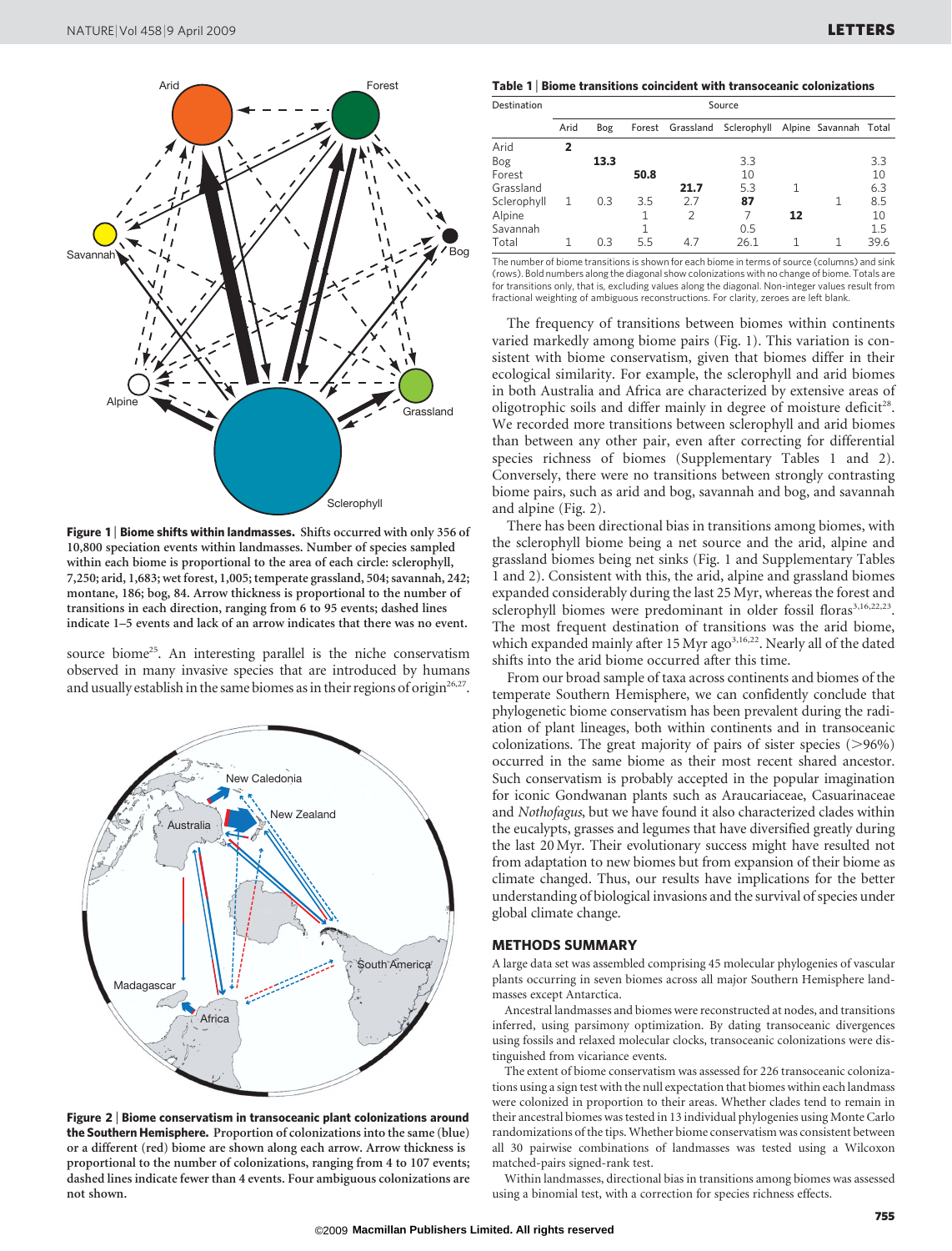Full Methods and any associated references are available in the online version of the paper at<www.nature.com/nature>.

#### Received 19 August 2008; accepted 12 January 2009. Published online 15 February 2009.

- 1. Darwin, C. Does sea-water kill seeds? Garden. Chron. 21, 356–357 (1855).<br>2. Raven P. H. & Axelrod, D. J. Angiosperm biogeography and past continent
- Raven, P. H. & Axelrod, D. I. Angiosperm biogeography and past continental movements. Ann. MO Bot. Gard. 61, 539–673 (1974).
- 3. Hallam, A. An Outline of Phanerozoic Biogeography (Oxford Univ. Press, 1994).
- 4. Humphries, C. J. & Parenti, L. Cladistic Biogeography (Oxford Univ. Press, 1999).
- 5. Losos, J. B. et al. Niche lability in the evolution of a Caribbean lizard community. Nature 424, 542–545 (2003).
- 6. Ackerly, D. D., Schwilk, D. W. & Webb, C. O. Niche evolution and adaptive radiation: testing the order of trait divergence. Ecology 87, S50–S61 (2006).
- 7. Silvertown, J. et al. Absence of phylogenetic signal in the niche structure of meadow plant communities. Proc. R. Soc. Lond. B 273, 39–44 (2006).
- 8. Prinzing, A., Durka, W., Klotz, S. & Brandl, R. The niche of higher plants: evidence for phylogenetic conservatism. Proc. R. Soc. Lond. B 268, 2383–2389 (2001).
- 9. Svenning, J. C. Deterministic Plio-Pleistocene extinctions in the European cooltemperate tree flora. Ecol. Lett. 6, 646–653 (2003).
- 10. Qian, H. & Ricklefs, R. E. Geographical distribution and ecological conservatism of disjunct genera of vascular plants in eastern Asia and eastern North America. J. Ecol. 92, 253–265 (2004).
- 11. Wiens, J. J. & Graham, C. H. Niche conservatism: integrating evolution, ecology, and conservation biology. Annu. Rev. Ecol. Evol. Syst. 36, 519–539 (2005).
- 12. Ricklefs, R. E. History and diversity: explorations at the intersection of ecology and evolution. Am. Nat. 170 (suppl.), 56–70 (2007).
- 13. Losos, J. B. Phylogenetic niche conservatism, phylogenetic signal and the relationship between phylogenetic relatedness and ecological similarity among species. Ecol. Lett. 11, 995–1003 (2008).
- 14. Peterson, A. T., Soberon, J. & Sanchez-Cordero, V. Conservatism of ecological niches in evolutionary time. Science 285, 1265–1267 (1999).
- 15. Pearman, P. B., Guisan, A., Broennimann, O. & Randin, C. F. Niche dynamics in space and time. Trends Ecol. Evol. 23, 149–158 (2008).
- 16. Woodward, F. I., Lomas, M. R. & Kelly, C. K. Global climate and the distribution of plant biomes. Phil. Trans. R. Soc. Lond. B 359, 1465–1476 (2004).
- Wiens, J. J. & Donoghue, M. J. Historical biogeography, ecology and species richness. Trends Ecol. Evol. 19, 639–644 (2004).
- 18. Crisp, M. D. Biome assembly: what we know and what we need to know. J. Biogeogr. 33, 1332–1333 (2006).
- 19. Linder, H. P. & Crisp, M. D. Nothofagus and Pacific biogeography. Cladistics 11, 5–32 (1995).
- 20. Sanmartín, I. & Ronquist, F. Southern Hemisphere biogeography inferred by
- event-based models: plant versus animal patterns. Syst. Biol. 53, 216–243 (2004). 21. de Queiroz, A. The resurrection of oceanic dispersal in historical biogeography. Trends Ecol. Evol. 20, 68–73 (2005).
- 22. Hill, R. S. Origins of the southeastern Australian vegetation. Phil. Trans. R. Soc. Lond. B 359, 1537–1549 (2004).
- 23. Stromberg, C. A. E. Decoupled taxonomic radiation and ecological expansion of open-habitat grasses in the Cenozoic of North America. Proc. Natl Acad. Sci. USA 102, 11980–11984 (2005).
- 24. Crisp, M., Cook, L. G. & Steane, D. A. Radiation of the Australian flora: what can comparisons of molecular phylogenies across multiple taxa tell us about the evolution of diversity in present-day communities? Phil. Trans. R. Soc. Lond. B 359, 1551–1571 (2004).
- 25. Alsos, I. G. et al. Frequent long-distance plant colonization in the changing Arctic. Science 316, 1606–1609 (2007).
- 26. Thuiller, W. et al. Niche-based modelling as a tool for predicting the risk of alien plant invasions at a global scale. Glob. Change Biol. 11, 2234–2250 (2005).
- 27. Peterson, A. T. Predicting the geography of species' invasions via ecological niche modeling. Q. Rev. Biol. 78, 419–433 (2003).
- 28. Orians, G. H. & Milewski, A. V. Ecology of Australia: the effects of nutrient-poor soils and intense fires. Biol. Rev. Camb. Phil. Soc. 82, 393–423 (2007).

Supplementary Information is linked to the online version of the paper at <www.nature.com/nature>.

Acknowledgements We thank the Australian Research Council-New Zealand Research Network for Vegetation Function for facilitating this collaboration. Participation by M.A.G. and P.W. was supported in part by a grant from the US National Science Foundation.

Author Contributions All authors participated in two workshops where the phylogenetic and biome data were initially compiled. All authors participated in analysis and interpretation at the workshops and subsequently by email. M.W. designed and facilitated the study. M.A.G., G.J.J. and P.W. provided palaeobotanical dates. M.D.C. drafted the paper in collaboration with H.P.L., and provided supplementary statistical analyses during review.

Author Information Reprints and permissions information is available at <www.nature.com/reprints>. Correspondence and requests for materials should be addressed to M.D.C. [\(mike.crisp@anu.edu.au\).](mailto:mike.crisp@anu.edu.au)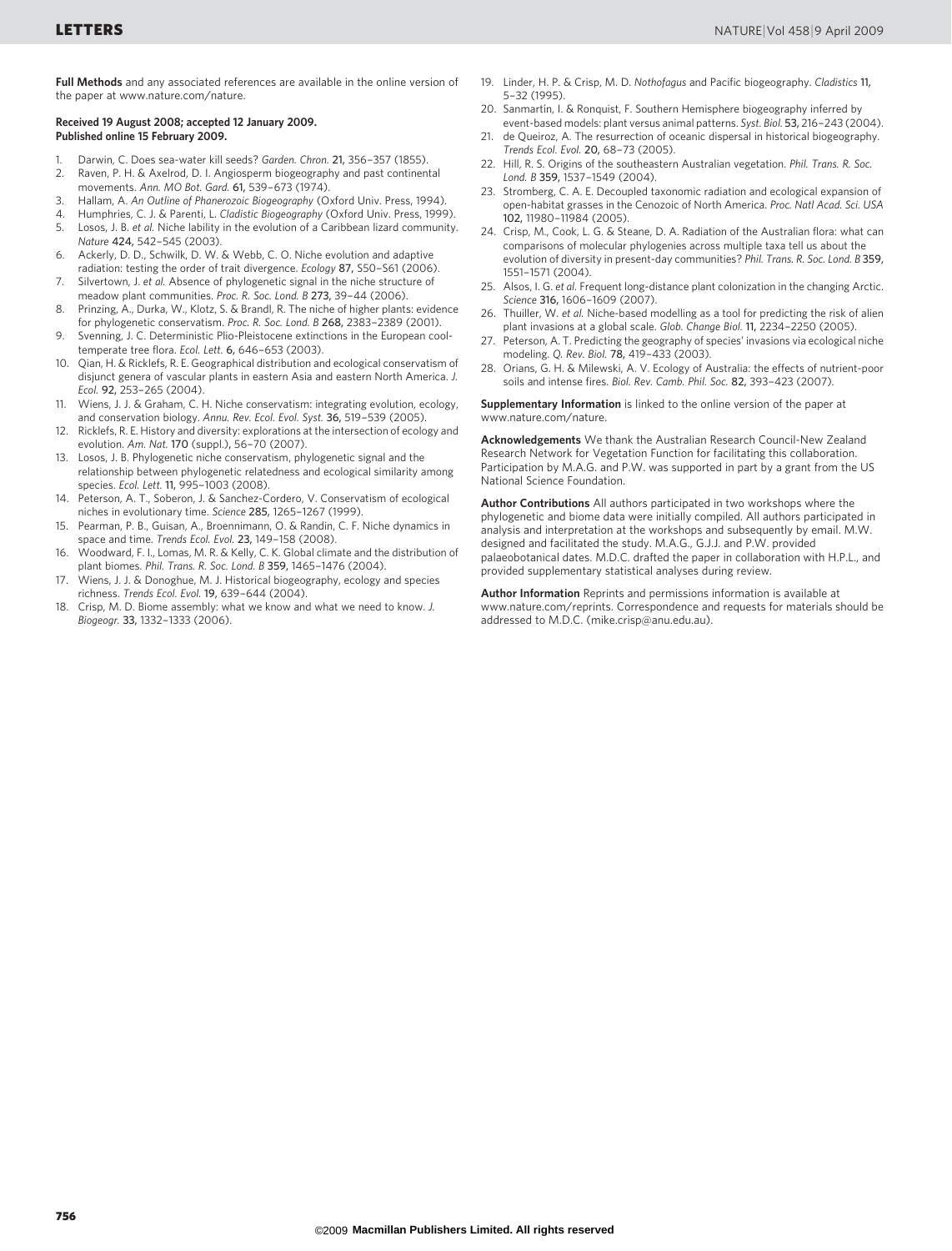### **METHODS**

Data and sampling. Molecular phylogenies of vascular plants were sampled representing 11,064 species in 45 taxa from extratropical Africa, Madagascar, Australia–New Guinea, New Caledonia, New Zealand and South America, equivalent to an estimated 15% of the total flora of these regions. Seven biomes (wet forest, sclerophyll, alpine, bog, temperate grassland, savannah and arid) were recognized. Landmasses and biomes are defined below.

We aimed to include all monophyletic vascular plant taxa (Supplementary Table 4) satisfying the following conditions: (1) they have adequately sampled molecular phylogenies; (2) there is a plausible source for dating of significant nodes; (3) they are centred in the Southern Hemisphere temperate and subtropical regions (more or less south of latitude  $23^{\circ}$  S). We excluded taxa occurring mainly in the tropics but included some primarily temperate taxa with northern outliers, usually in higher elevation habitats, such as the central African mountains and New Guinea highlands.

We considered the following areas.

(1) South America: excludes the equatorial areas and the northern and northcentral Andes.

(2) New Zealand: includes Chatham and associated islands.

(3) Australia: includes Tasmania and New Guinea but not Timor.

(4) Southern Africa: includes the areas in the Cape Provinces (Northern, Western and Eastern) south of the Orange River.

(5) New Caledonia and (6) Madagascar: both of these islands extend into the tropics but have a small upland temperate flora element.

(7) Rest of the world: several of the sampled taxa included clades occurring north of the limit of  $23^{\circ}$ S set above. Inferred transitions in both directions between these and the defined southern temperate areas were noted but excluded from our analysis (but see notes above on montane outliers).

We considered the following biomes.

(1) Wet forest: closed canopy of trees, typically in high-precipitation climate.

(2) Sclerophyll woodland or heathland: most species are sclerophyll shrubs; either on low-nutrient soils or in Mediterranean climate or both. Local types include fynbos (Africa); eucalypt-dominated woodland and open forest, kwongan, wallum and Triodia-dominated 'hummock-grasslands' (Australia); chaparral (America); and maquis (New Caledonia). However, this biome excludes true grasslands and rainforests with scattered emergent eucalypts.

(3) Savannah: most species are graminoids or forbs, with variable presence of trees and shrubs; dominant grasses always C4; climate monsoonal (summer rain, dry winter).

(4) Temperate grassland: most species are grasses or forbs, with variable presence of trees and shrubs; grasses can be either C3 or C4; climate has cold winters, otherwise various but not arid. Can include ruderal and grassy riparian patches.

(5) Arid: mean annual rainfall  $<$ 300 mm, to  $<$ 400 mm in subtropics; includes semi-arid under European definitions; graminoid cover sparse in comparison with grasslands, if present at all; variable mixture of forbs, shrubs and trees.

(6) Alpine or tundra: above treeline, cover comprises graminoids, forbs and shrubs.

(7) Bog: permanently saturated peaty soil normally lacking surface water; not including seasonally flooded ground (swamps, floodplains) or riparian habitat, which we include in the wider biome within which they are embedded, such as sclerophyll or forest.

Species of other azonal habitats (cliffs, riverbeds, coastal strands, aquatics) were few in our data set and were included in the biome in which they are embedded.

We are aware that, as climate changed through the Cenozoic era, biomes fluctuated in size and changed in taxonomic composition, and that some were more stable than others<sup>22,29,30</sup>. Despite these changes, the defining characteristics of the biomes, which are reflected in the physiological and morphological adaptations of species to the biome, have been maintained from the late Eocene epoch to the  $present<sup>22,29,30</sup>$ .

Scoring and optimization. Terminal taxa (species) in the phylogenies were scored for occurrence in the biomes and landmasses. The few widely distributed species, that is, those occurring in more than one landmass or biome, were scored as polymorphic. Parsimony optimization was used to infer both ancestral biome and area of occurrence at internal nodes of the phylogenies, either by hand or using MESQUITE<sup>31</sup>.

In cases of ambiguous reconstructions at a node, all equally parsimonious alternatives were scored as fractions of a single state transition at that node. For example, if a shift from bog to alpine, or the reverse, were equally parsimonious at a node, each was scored with a weight of 0.5. Each polymorphism was counted as a single transition within the terminal species. For 'soft' polytomies in the phylogenies (reflecting uncertain or conflicting resolution<sup>31</sup>), all alternative resolutions of the tree were treated as equally likely. This created ambiguity where a transition was inferred at a polytomy and the alternative transitions were weighted as above.

Apart from parsimony, maximum-likelihood and Bayesian methods are available for inferring ancestral traits<sup>32</sup>, but these do not necessarily perform better with biogeographical data<sup>33</sup> and their use was not practicable given the size of our metadata set. Moreover, these methods require branch length estimates and monomorphic terminals, requirements that were not satisfied for several data sets. Comparative maximum-likelihood and parsimony optimizations were made in MESQUITE for four suitable phylogenies: Mirbelieae-Bossiaeeae (Fabaceae), Casuarinaceae, Scaevola (Goodeniaceae) and Eucalyptus. For maximum-likelihood optimization we used the MK1 model, shown to be suitable for discrete-state data such as biome occurrences<sup>34</sup>. Parsimony inferred the same number of biome transitions (eucalypts) or afew more (remaining taxa) in comparison with the maximumlikelihood model (Supplementary Table 5). Therefore, our use of parsimony for the main analyses, rather than maximum likelihood, might have slightly underestimated the extent of biome conservatism. In other words, the degree of phylogenetic biome conservatism could be even more impressive than estimated here, given that parsimony might overestimate transitions.

Interpretation of transoceanic disjunctions. All landmasses in this study are now separated by oceanic gaps. Therefore, disjunct occurrences of sister taxa (inferred by optimization to occur in different landmasses) could have resulted from either vicariance or transoceanic colonization<sup>20</sup>. By definition, the process of vicariance does not involve a biome transition<sup>4</sup>; therefore, it was necessary to detect likely vicariant disjunctions and eliminate them from the analysis. Colonization and vicariance were distinguished by the estimated age of the disjunct pairs of lineages: those disjunctions that predate the severance of the last connections between the lands were classed as vicariants; those younger could have been established only by transoceanic colonization. Timing of divergences at nodes was taken from molecular dating studies where available. Alternatively, we used fossil evidence directly mapped onto trees following the approach of ref. 35, for example for the Cupressaceae, which have an excellent Southern Hemisphere macrofossil record.

We used the geological estimates of the times of separation of the landmasses by continental drift $36-38$  (Supplementary Table 6). Our approach was conservative, erring on the side of a vicariance interpretation. If the confidence interval of a disjunction age estimate overlapped with that for the corresponding geological separation in Supplementary Table 6, we inferred vicariance and excluded the disjunction from further analysis.

For some taxa, the root (basal) node was dated to a time younger than the geological isolation of the landmass that was inferred as ancestral for the taxon. The relevant geological dates are in Supplementary Table 6. For example, Chaetanthera is endemic in South America, which was isolated from 30 Myr ago, but the root node of Chaetanthera was dated to 11 Myr ago. In other cases, a taxon was present in a landmass before its isolation but the area of occurrence of its sister taxon could not be determined. For example, the mirbelioid legumes were present in Australia 50 Myr ago. This occurrence is old enough to be vicariant with South America, but its sister group is uncertain and, thus, reconstruction of the ancestral area is not possible. In such cases, the origin of the taxon, whether 'in situ' by vicariance, or by colonization from elsewhere, was undetermined and the basal node was not scored for analysis, although all its descendent nodes were scored.

Tests of biome conservatism. To test whether biome stasis associated with transoceanic colonization was more prevalent than might be expected by chance, we used a null hypothesis that the probability of colonization of a destination in any of the seven biomes (including that of the source) depended on the available area of that biome. For a given biome in a given destination landmass, we assumed that if there were no biome stasis, then all colonizations originating from that biome overseas would be distributed among destination biomes in proportion to their areas. Thus, the expected frequency of stasis was calculated as the proportional area of that biome in the destination landmass (Supplementary Table 3). This calculation was repeated across all 226 observed colonizations, grouped by destination biomes ( $n = 28$ ) and evaluated statistically using the sign test implemented at Simple Interactive Statistical Analysis (SISA, [http://](http://www.quantitativeskills.com/sisa/index.htm) [www.quantitativeskills.com/sisa/index.htm\)](http://www.quantitativeskills.com/sisa/index.htm).

Although the test reported above indicated greater-than-expected biome conservatism in the data as a whole, there could have been significant departures from this pattern in colonizations between individual pairs of landmasses. We tested whether biome stasis was consistent across all 30 pairwise combinations of landmasses, in both directions (Fig. 2 and Table 1) using the Wilcoxon matchedpairs signed-rank test, implemented at SISA. The rationale was that each pairwise combination provided an independent test of departure from the null expectation of equal probabilities of biome shift/non-shift during transoceanic colonizations. We used the same rationale and test to ask whether biome stasis in transoceanic colonizations was consistent among biomes.